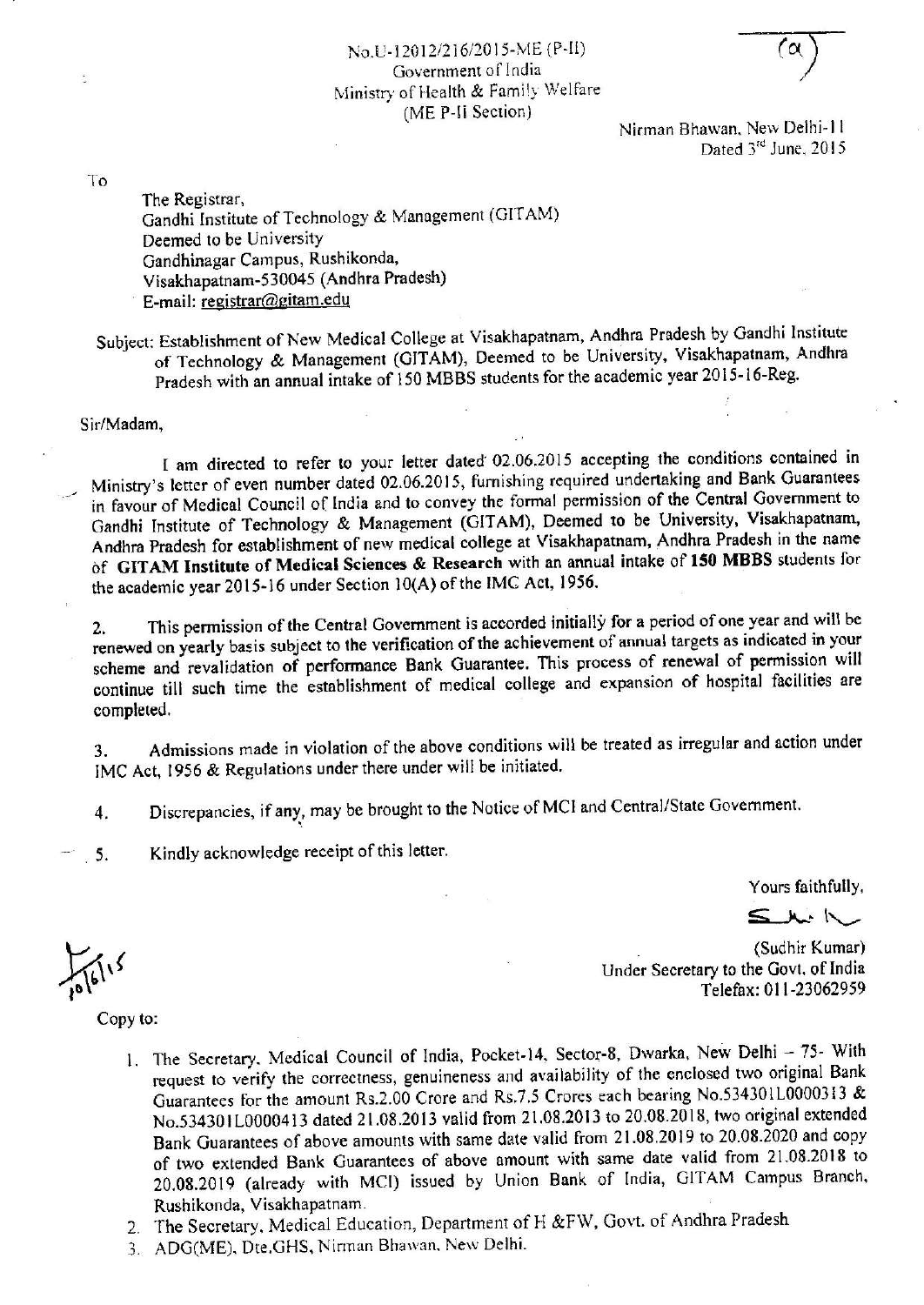## No.U-12012/216/2015-ME (P-II) Government of India Ministry of Health & Family Welfare (ME P-II Section)

Nirman Bhawan, New Delhi-11 Dated 2<sup>nd</sup> June, 2015

To

The Registrar, Gandhi Institute of Technology & Management (GITAM) Gandhinagar Campus, Rushikonda, Visakhapatnam-530045 (Andhra Pradesh)

E-mail: registrar@gitam.edu

Subject: Establishment of New Medical College at Visakhapatnam, Andhra Pradesh by Gandhi Institute of Technology & Management (GITAM), Visakhapatnam, Andhra Pradesh with an annual intake of 150 MBBS students for the academic year 2015-16-Reg.

Sir/Madam,

I am directed to refer to your proposal on the subject mentioned above seeking permission of the Central Government for establishment of new medical college at Visakhapatnam, Andhra Pradesh by Gandhi Institute of Technology & Management (GITAM), Deemed to be University, Visakhapatnam, Andhra Pradesh in the name of GITAM Institute of Medical Sciences & Research under Section 10(A) of the Indian Medical Council Act, 1956 for the academic year 2015-16.

After careful consideration of the scheme and taking into consideration the recommendations of Medical Council of India in this regard, this Ministry has come to conclusion that a letter may be issued for obtaining certain essential documents in connenction with issuance of Letter of Permission (LoP) for establishment of new medical college at Visakhaptam, Andhra Pradesh with intake of 150 students in MBBS course for the academic session 2015-16 under Section 10 (A) of IMC Act:

Therefore it is requested to furnish the following documents / undertaking/acceptance of conditions to the  $3.$ Ministry:-

- The applicant should provide all infrastructural facilities in terms of teaching and non-teaching staff, i. buildings. Equipment and hospital facilities as per Medical Council of India norms.
- No student should be admitted in the above course till the formal permission of the Central Govt. is ii. granted.
- The Private Medical College should provide Bank Guarantee of required amount in favour of Medical Council of India, New Delhi valid for five years from a nationalized/scheduled Bank as iii. per MCI's norms against establishment of new medical college with intake of 150 students in **MBBS** course.

Action to grant formal permission of the Central Govt. for Establishment of New Medical College at Visakhapatnam, Andhra Pradesh will be initiated on receipt of a compliance report fulfilling the conditions enumerated in paragraph 3 above. The acceptance letter alongwith bank guarantee/undertaking may be sent immediately to enable the Govt. to issue Letter of Permission for the year 2015-16. In this regard, 15<sup>th</sup> June, 2015 is the last date for issue of LOP for the year 2015-16.

Kindly acknowledge receipt of this letter. 5.

 $K_{16}$ 

Yours faithfully,

 $5 - 4.1$ 

(Sudhir Kumar) Under Secretary to the Govt. of India Ph.011-23062959

 $\frac{1}{4}$